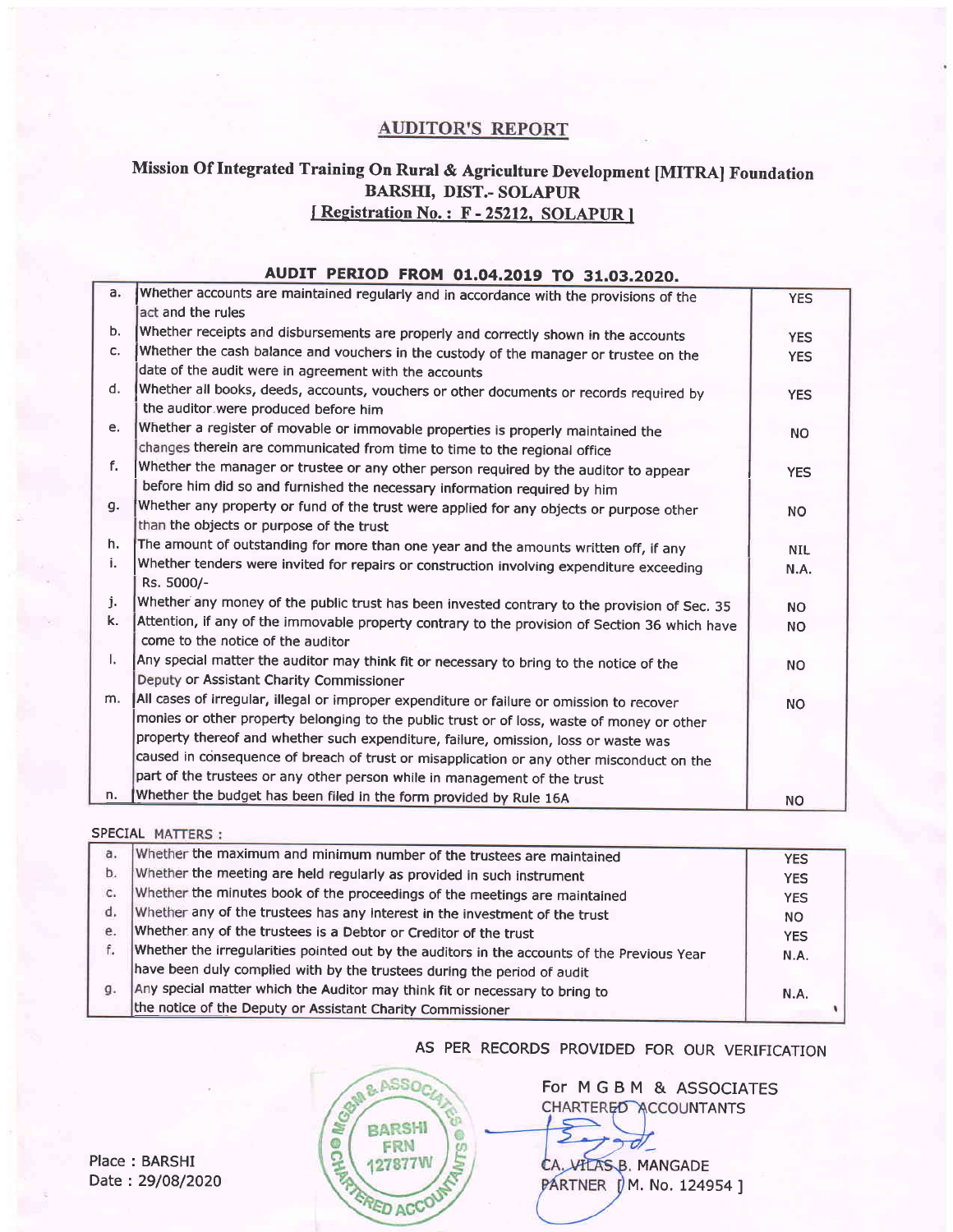# THE BOMBAY PUBLIC TRUST ACT, <sup>1950</sup> SCHEDULE IX-C [ Vide Rule 17(1) ]<br>Statement Of Income Liable To Contribution For The Period Ending At 31.03.2020

# Mission Of Integrated Training On Rural & Agriculture Development [MITRA] Foundation BARSHI, DIST.- SOLAPIIR I Registration No.: F - 25212, SOLAPUR ]

#### AUDIT PERIOD FROM 01.04.2019 TO 31.03.2020.

| Sr.        | <b>PARTICULARS</b>                                                                                                                                                                                                                                                                                                                                                                                                                                                                                                                                                                                                                                                                                                                                                                                                                                                                                                                                                                                                                                                                                                                                                                                                                                                                                                                                                                                                           | Amt. .       |
|------------|------------------------------------------------------------------------------------------------------------------------------------------------------------------------------------------------------------------------------------------------------------------------------------------------------------------------------------------------------------------------------------------------------------------------------------------------------------------------------------------------------------------------------------------------------------------------------------------------------------------------------------------------------------------------------------------------------------------------------------------------------------------------------------------------------------------------------------------------------------------------------------------------------------------------------------------------------------------------------------------------------------------------------------------------------------------------------------------------------------------------------------------------------------------------------------------------------------------------------------------------------------------------------------------------------------------------------------------------------------------------------------------------------------------------------|--------------|
| II.<br>II. | Income as shown in the Income and Expenditure A/C (Schedule IX)<br>Items not chargeable to contribution under Section 58 & Rule 32<br>a. Donation received from other Public Trustrs & Dharmadas<br>b. Grants received from Government & Local Authorities<br>c. Interest on Sinking & Depreciation Fund<br>d. Amount spent for purpose of secular education<br>e. Amount spent for the purpose of veterinary Treatment of animals<br>f. Amount spent for the purpose of medical relief<br>g. Expenditure incurred from donations for relief of distress caused<br>by scarcity, drought flood, fire or other natural calamity<br>h. Deductions out of income from lands used for agricultural purposes<br>1. Land Revenue and Local Fund Cess<br>2. Rent payable to superior landlord<br>3. Cost of Production, in lands are cultivated by trust.<br>i. Deductions out of income from land used for non-agricultural purposes<br>1. Assessment, Cesses and other Government or<br><b>Municipal taxes</b><br>2. Ground Rent payable to the superior landlord<br>3. Repairs at 10% of gross rent of Building<br>4. Cost of collection at 4% of gross rent of buildings let out<br>j. Cost of collection of income or receipts from securities, Stocks etc.<br>at 1% of such income<br>k. Deductions on account of repairs in respect of building not rented<br>& yielding no income, at 10% of the estimated gross annual rent | 1,837,345.04 |
|            | <b>Gross Annual Income Chargeable To Contribution</b><br>(Rs.)                                                                                                                                                                                                                                                                                                                                                                                                                                                                                                                                                                                                                                                                                                                                                                                                                                                                                                                                                                                                                                                                                                                                                                                                                                                                                                                                                               | 1,837,345.04 |

"Certified that while claiming deduction admissible under the above schedule, we have not claimed any amount twice, either wholly or partly, against any of the items mentioned in the Schedule which have the effect of double deduction."

Place : BARSHI Date : 29/08/2020 **PROGRESS** & ASSO<sub>C</sub> **BARSHI** FRN 27877W **ED ACC** 

**.**<br>As Per Records Provided For Our Verification

For MGBM & ASSOCIATES CHARTERED ACCOUNTANTS

T CA. VILAS B, MANGADE **PARTNER**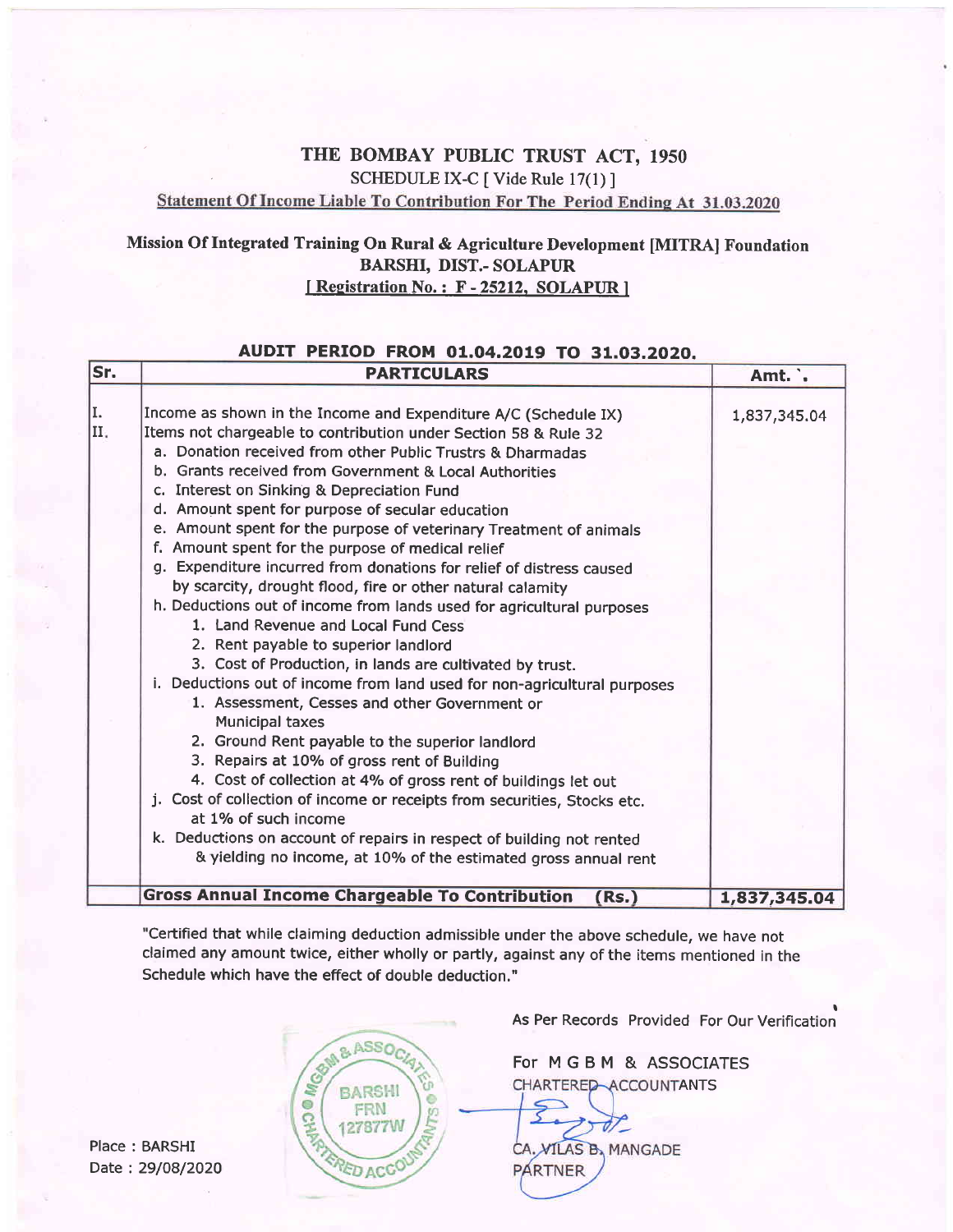## Mission Of Integrated Training On Rural & Agriculture Development [MITRA] Foundation BARSHI, DIST.- SOLAPUR I Registration No.: F - 25212, SOLAPUR ]

## INCOME & EXPENDITURE ACCOUNT (For The Year Ended At 31-03-2020)

| Dr.                                  |              |                                         | Cr.          |
|--------------------------------------|--------------|-----------------------------------------|--------------|
| <b>EXPENDITURE</b>                   |              | <b>INCOME</b>                           | ۰            |
|                                      |              |                                         |              |
| To Expenditures on Objects           |              | By Members' Subscriptions               | 7,007.00     |
| of Trust :-                          |              | By Bank Interest                        | 393.00       |
| <b>Books Distribution</b>            |              | 220,000.00 By Loan Processing Fee       | 74,900.00    |
| Career Guidence Programe             |              | 72,500.00 By Claim Incentive - NABARD   | 143,000.00   |
| <b>Child Labour Eradication Prog</b> |              | 84,000.00 By Commission From VKGB       | 732,180.00   |
| Consumer Awareness Prog.             |              | 36,400.00 By Service Cost on Livelihood |              |
| JLG Training Programe's              | 314,400.00   | Funds Recd From SHG's                   | 879,865.04   |
| Moral Education Training Prod        | 24,500.00    |                                         |              |
| Sakshar Bharat Abhiyan               | 56,000.00    |                                         |              |
| <b>Tree Plantation</b>               | 65,000.00    |                                         |              |
| Women Farmers Empowerme              | 31,500.00    |                                         |              |
| To Allied Expenses for Objects       |              |                                         |              |
| of Trust :-                          |              |                                         |              |
| <b>Salary Exps</b>                   | 729,911.00   |                                         |              |
| <b>Donation Exps</b>                 | 5,000.00     |                                         |              |
| <b>Traveling Exps</b>                | 8,216.00     |                                         |              |
| <b>Bad Debts</b>                     | 526.64       |                                         |              |
| <b>Bank Charges</b>                  | 1,676.80     |                                         |              |
| <b>Office Rent</b>                   | 36,000.00    |                                         |              |
| Round Off                            | 139.49       |                                         |              |
| To Surplus for the year              | 151,575.11   |                                         |              |
| <b>Total</b>                         | 1,837,345.04 | <b>Total</b>                            | 1,837,345.04 |

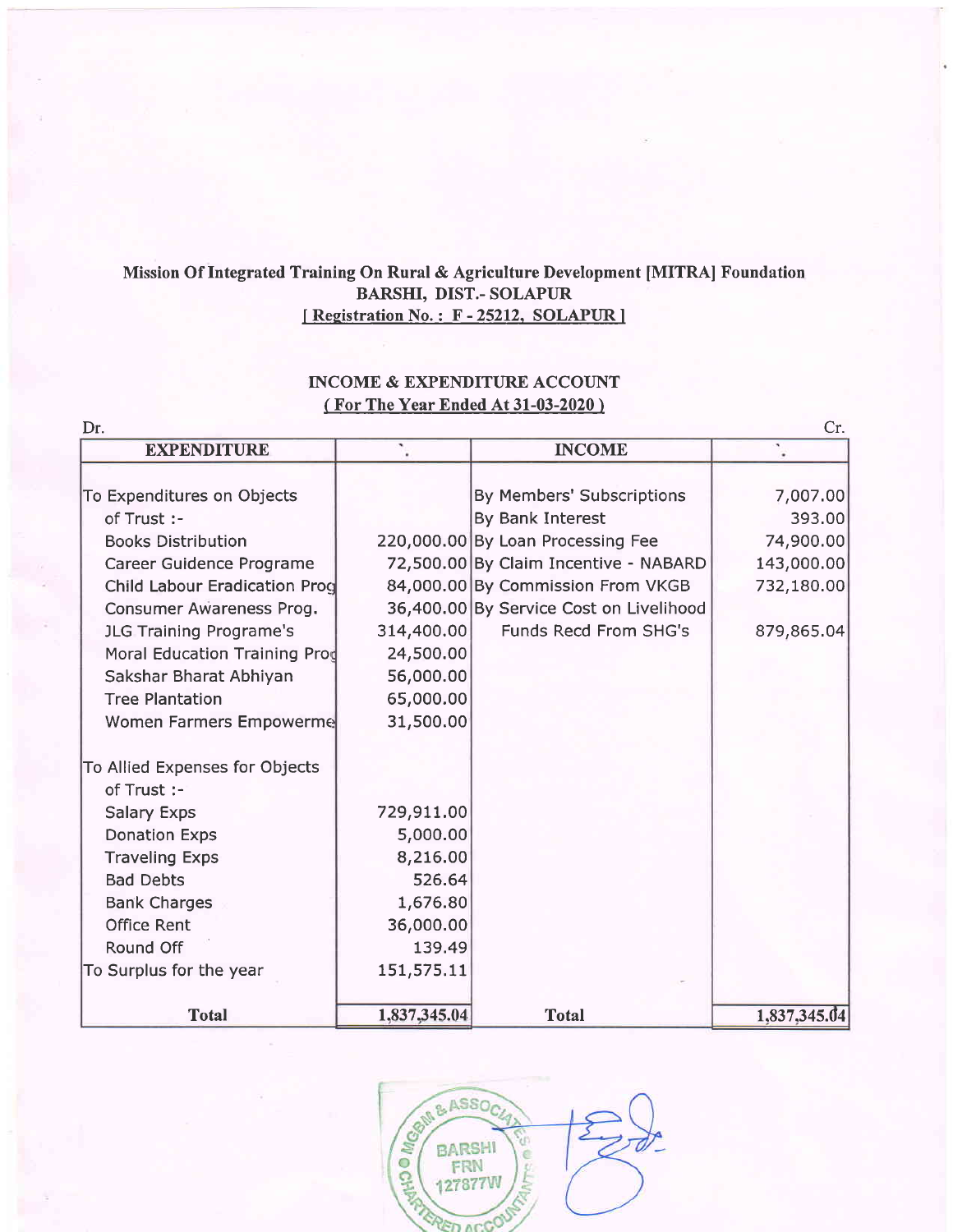## Mission Of Integrated Training On Rural & Agriculture Development [MITRA] Foundation BARSHI, DIST.. SOLAPUR [Registration No.: F-25212, SOLAPUR]

## RECEIPT & PAYMENT ACCOUNT ( For The Year Ended At 31-03-2020 )

| Dr.<br><b>RECEIPTS</b>        |               |                                                                         | Cr.           |
|-------------------------------|---------------|-------------------------------------------------------------------------|---------------|
|                               |               | <b>PAYMENTS</b>                                                         |               |
| To Opening Cash Balance       |               | 82,438.00 By Exps on Objects of Trust                                   |               |
| <b>Bank Balance</b>           |               | 1,971,997.40 Books Distribution                                         | 220,000.00    |
|                               |               | Career Guidence Programe                                                |               |
| To Livelihood Funds SHGs      |               |                                                                         | 72,500.00     |
|                               |               | 2,611,737.61 Child Labour Eradication Prog.                             | 84,000.00     |
|                               |               | Consumer Awareness Prog.                                                | 36,400.00     |
| <b>To Bank Interest</b>       |               | 393.00 JLG Training Programe's                                          | 314,400.00    |
|                               |               | Moral Education Training Prog                                           | 24,500.00     |
| To Loan Processing Fee        |               | 74,900.00 Sakshar Bharat Abhiyan                                        | 56,000.00     |
|                               |               | <b>Tree Plantation</b>                                                  | 65,000.00     |
| To JLG Repayment              |               | 10,109,971.00 Women Farmers Empowermer                                  | 31,500.00     |
| To Members' Subscriptions     |               | 7,007.00 By Allied exps for Objects                                     |               |
|                               |               | of Trust                                                                |               |
| To Claim Incentive From NABAR | 143,000.00    | <b>Salary Exps</b>                                                      | 729,911.00    |
|                               |               | <b>Donation Exps</b>                                                    | 5,000.00      |
| To Commission From VKGB       | 732,180.00    | <b>Traveling Exps</b>                                                   | 8,216.00      |
|                               |               | <b>Bank Charges</b>                                                     | 1,676.80      |
| To Service Cost on Livelihood | 879,865.04    | <b>Office Rent</b>                                                      | 36,000.00     |
| funds received from SHGs      |               | Round Off                                                               | 139.49        |
|                               |               | <b>Bad Debts</b>                                                        |               |
|                               |               |                                                                         | 526.64        |
|                               |               | By Livelihood Funds Given to<br><b>SHGs</b>                             | 5,437,067.52  |
|                               |               | By Advance Repayment<br>From JLG                                        | 8,439,397.00  |
|                               |               | By Closing Cash Balance<br><b>Bank Balance</b>                          | 7,463.00      |
|                               |               | Federal Bank Current - 020                                              | 9,781.00      |
|                               |               | Federal Bank - 5186                                                     | 1,445.00      |
|                               |               | Vidharbha Konkan G. Bank 24                                             | 276,300.60    |
|                               |               | Vidharbha Konkan G. Bank-05                                             | 714,004.00    |
|                               |               | <b>Bank Of Maharashra</b>                                               | 28,593.00     |
|                               |               | Bank Of Maharashra - 3506                                               | 13,668.00     |
| <b>Total</b>                  | 16,613,489.05 | $\mathbb{S}\otimes \overline{\mathbf{I}}$ otal                          | 16,613,489.05 |
|                               |               | <b>INGST</b><br>္ပြ<br><b>BARSH</b><br>۰<br>FRN<br>ω<br><b>127877VV</b> |               |